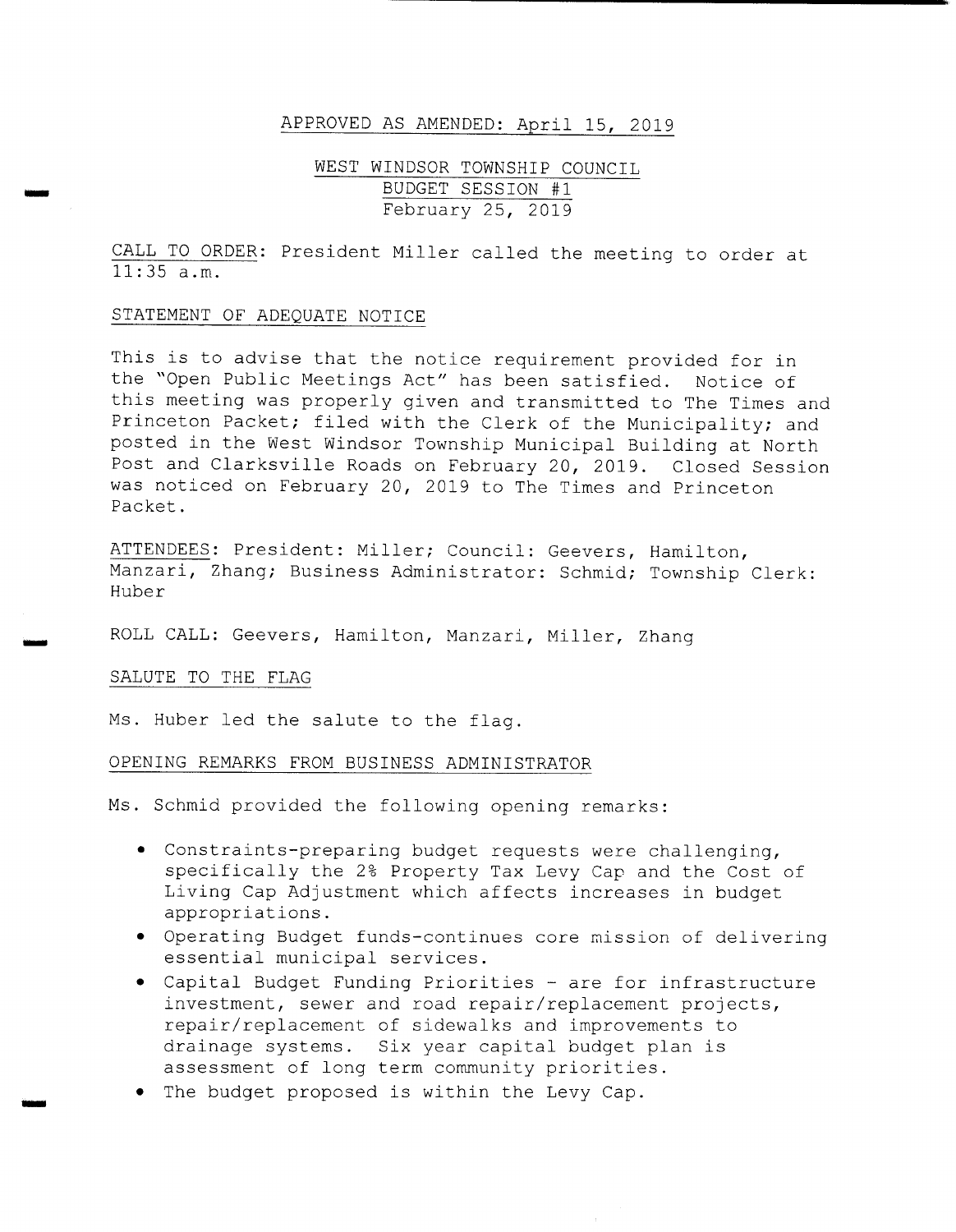Page 2 Budget Session #1 February 25, 2019

- Administration cut departmental budget requests by 222, 347 . 00 .
- Total expenditures are \$ 41, 880, 000 . 00 compared to last year's amount of \$40,726,220.67, an increase of \$1, 153, 779. 43; a 2.83% over last year.
- Salaries and Wages increased by \$597,004.00 representing a 4 . 3% increase from last year.
- $\bullet$  Major increases in 2019 include: Pension plans, Class III Special Police Officers, Stony Brook Regional Sewerage Authority, Grant from Mercer County for K-9 Vehicle, and other miscellaneous line items .
- . Decreases include: Debt service and Employee Health Benefits Insurance
- Capital Expenditures 2019 Capital Improvement Program totals \$6,469,430.00 of which \$459,230.00 is fully funded, leaving \$6,010,200.00 in projects to be bonded
- The proposed tax levy of \$25, 375, 876 . 75 represents <sup>a</sup> 1 . 2% increase which is within the state-mandated Levy Cap
- The total assessed valuation (tax base) for <sup>2019</sup> has not been certified to date
- Once the certification has been completed by the Tax Assessor the information will be made available to Council
- Preliminary estimate for the 2019 municipal tax rate is 0 . 5 cent increase based on 2018 information

### BUDGET DISCUSSION

# Department of Public Safety - Police Division - Chief Garofalo

Chief Garofalo handed out his Goals and Objectives for the Police Division. He advised that his Division attended 113 community events; started Class III Officer Program in conjunction with the West Windsor Plainsboro Regional Board of Education; and were able to start the Division's drone program due to funds raised by "West Windsor Gives Back". Chief Garofalo noted that this program is still in the training phase . He advised that the division is still working on replacement/ upgrades to the current communications system and hopes to complete this year.

Chief Garofalo advised that his operating budget has remained the same as 2018, but that he is going to have to budget

wimp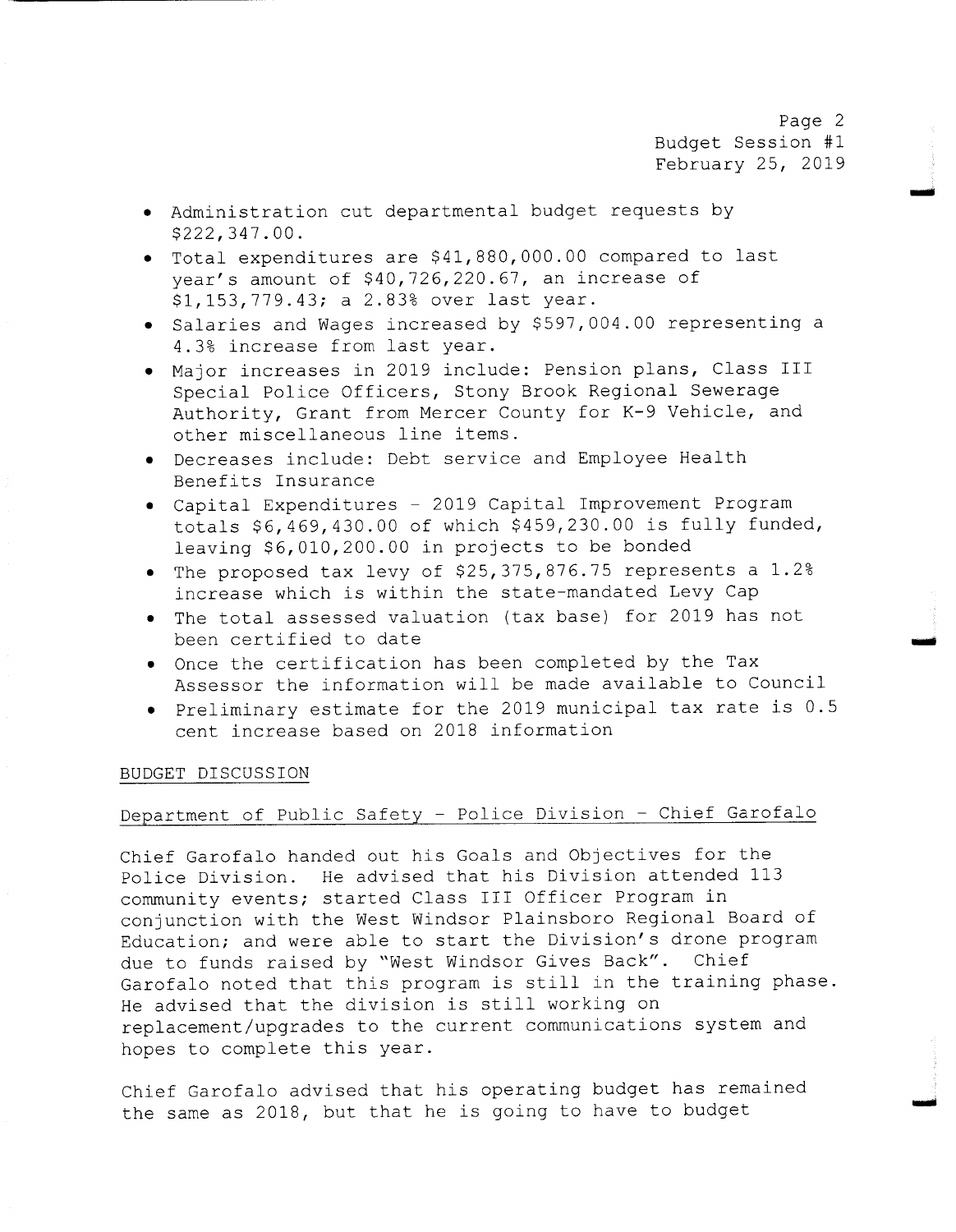Page 3 Budget Session #1 February 25, 2019

additional funds for the purchase of vehicles going forward. He reviewed the expenses related to the " Care Program" ( narcan) and that the Division will be increasing their  $K-9$  unit to two dogs. Chief Garofalo advised that he could always use additional training funds for his Divisions .

Ms. Hamilton advised that you asked for \$15,000.00 in training expenses and received only \$9,000.00. What required training will not be accomplished?

Chief Garofalo advised that all required training will be accomplished for all officers .

iota

rr..

Ms . Hamilton inquired what additional costs will be needed to continue the drone program.

Discussion continued between members of Council, Ms. Schmid, and Chief Garofalo regarding the drone program. Administration has been supplementing the police training budget through the educational incentive program through the union contract for this training.

Chief advised that the Police Division currently has five drones all of which have heat seeking capabilities and can be used for search and rescue if needed. He thanked Administration for their assistance in training costs associated with this program. Chief Garofalo advised that additional costs for the program will come out of his operating budget.

Discussion again occurred about insurance requirements and how privacy issues will be addressed.

Ms. Hamilton inquired about the increase in the K-9 Program.

Chief Garofalo advised that the second K-9 will be trained for illegal drugs .

Ms. Geevers inquired about additional training/ costs for legalization of marijuana. She also asked about the costs associated with Class III Officers and who pays for them.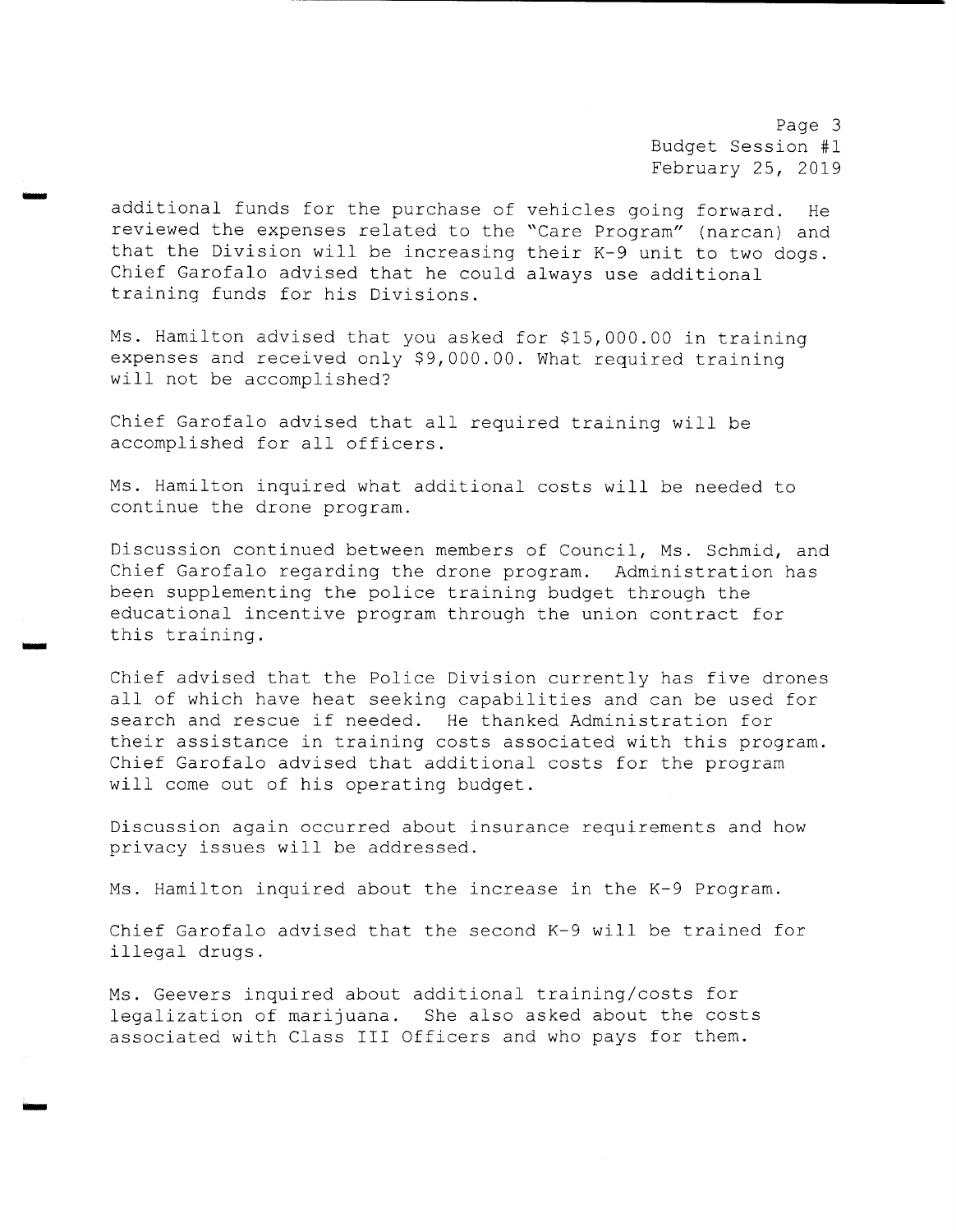Page <sup>4</sup> Budget Session #1 February 25, 2019

Imo

.<br>فنس

Chief Garofalo advised that his officers have already been trained in the legalization of marijuana and that with regards to Class III Officer expenses the School District reimburses the Township for all costs associated with the Class III Officers.

Ms. Schmid inquired if the Police Division has any new programs for 2019 .

Chief Garofalo advised there are no new programs scheduled for 2019 .

Ms. Geevers inquired how much above the \$275,000.00 for radio upgrades is going to be needed for this project. She advised that this project has been on-going for a couple of years.

Chief Garofalo advised that after review of the current radio system the entire system needs to be replaced. He advised that these funds are to replace the current communications center.

Ms . Hamilton inquired if the police are looking into electric cars .

Chief Garofalo advised that Lt . Mohr continues to review.

Discussion continued over electric cars for police; P25 radio replacements; and body cameras .

Chief advised that the cameras in all of the vehicles are twenty years old and need to be replaced.

Ms. Hamilton inquired about the cost of drone hardware.

Chief Garofalo advised that whatever the five year program will cover.

Discussion continued over the different types of drones the police have and why there is <sup>a</sup> need for additional drones in 2019 .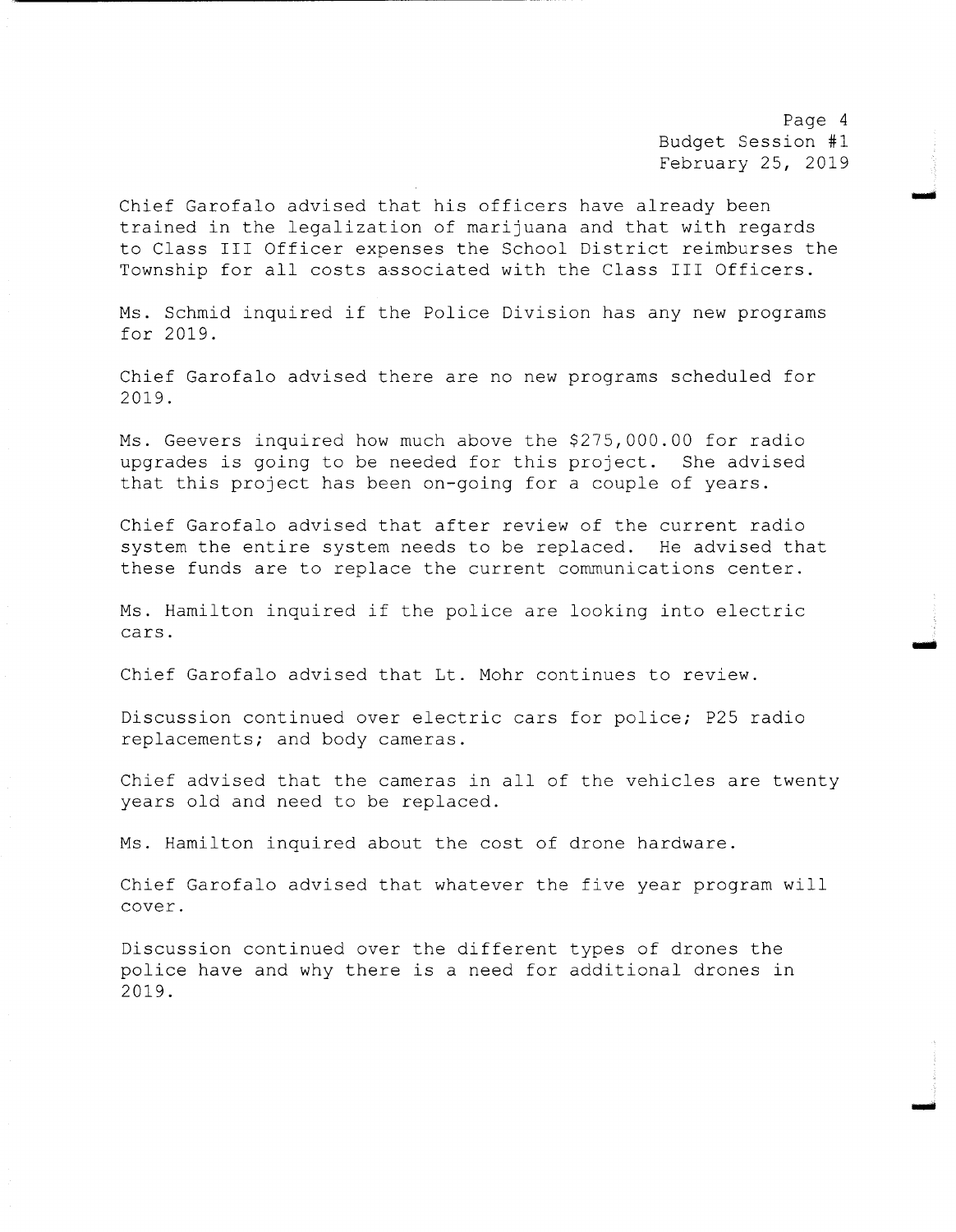Page 5 Budget Session #1 February 25, 2019

Fire and Emergency Services Division - Manager of Fire and Emergency Services James Yates

mow

wars

Mr. Yates thanked everyone for their support and reviewed the Division's central functions and their 2019 Goals. He advised that his operating budget has remained flat in all areas .

Ms. Hamilton inquired about the additional power stretcher in this year's capital budget.

Mr. Yates advised that this is <sup>a</sup> valuable asset for both the patients and employees .

Ms. Hamilton inquired about the purchase of a brush truck.

Mr. Yates advised that two years ago the Township replaced West Windsor Volunteer Fire Company's brush truck and that the current request is for the Princeton Junction Volunteer Fire Company.

Mr. Yates advised that the revenue for ambulance services has decreased and that part of the revised fee schedule approved by Council has an additional charge for refusals .

Department of Public Works - Roads, Sewer, Facilities & Open Space and Snow - Director of Public Works Alex Drummond and Superintendent of Public Works James Taylor

Mr. Drummond provided an overview of the goals and accomplishments and reviewed all of the operating budgets which all remained flat.

President Miller inquired about the weed control program.

Mr. Drummond advised that the Township has to follow all the rules and regulations provided by the State of New Jersey.

Ms . Geevers inquired what improvements will be made to Township park facilities .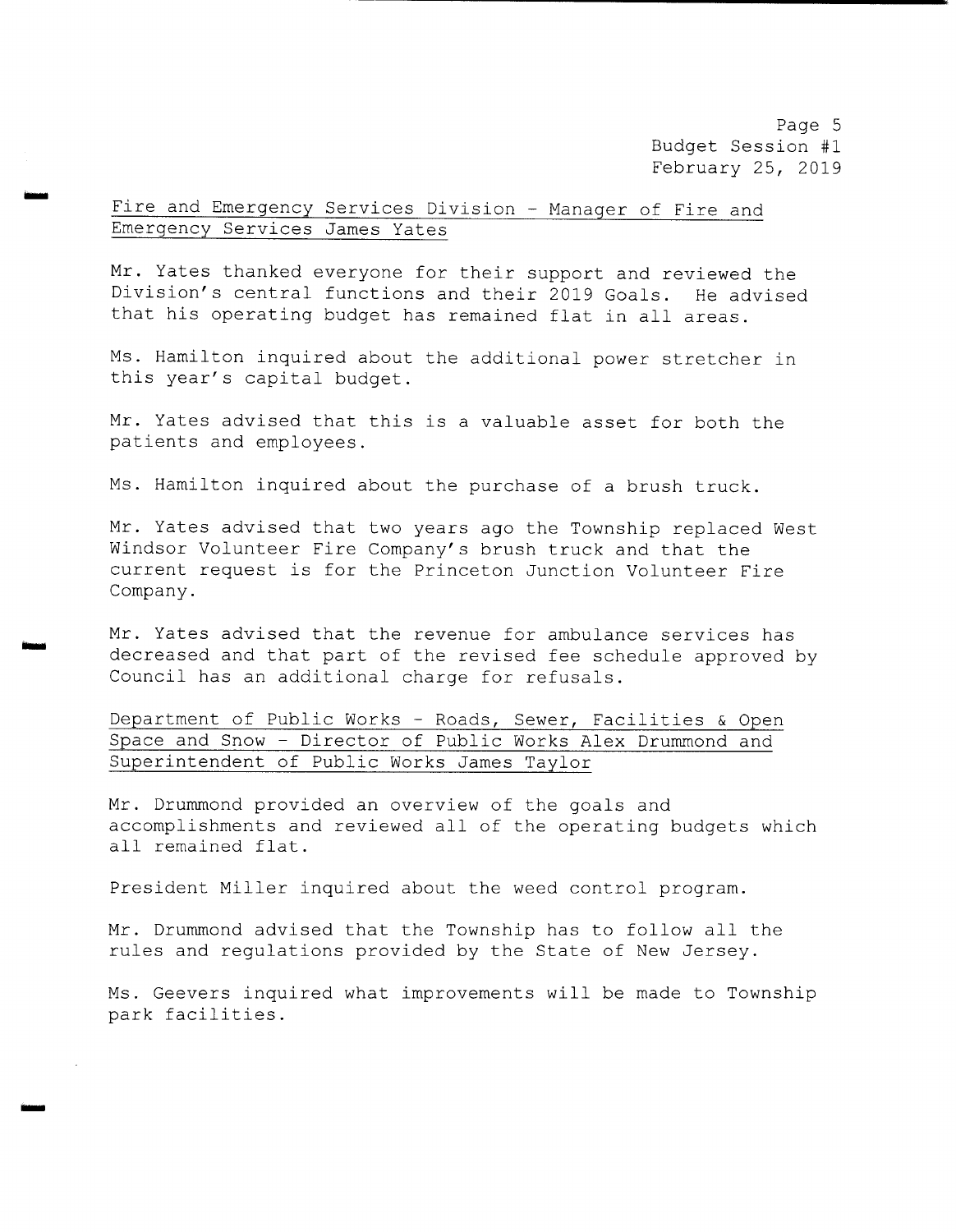Page <sup>6</sup> Budget Session #1 February 25, 2019

ان<br>ا

r

Ms. Louth advised that there are four parts to the thirty-five percent Open Space Tax that can be utilized by the Township for maintenance of parks. She advised that the total allowed is \$410,000.00: \$100,000.00 maintenance of active parks which supplements Department of Public Work salary and wages; 200, 000 . 00 for development of parks; \$90, 000 . 00 for maintenance of passive parks; and \$20,000.00 for passive park development. Ms. Louth advised that the Township is currently utilizing the maximum allowed.

Discussion ensued over the brush pick- up program and the 2019 Capital requests .

# Department of Community Development

### Land Use - Manager of Land Use Sam Surtees

Mr. Surtees advised that his budget remains flat as in previous years. He reviewed that the Planning Board is working on the Master Plan. Mr. Surtees reviewed the Annual Street Tree Replacement Program.

Discussion ensued over the sidewalk repairs due to street trees . It was recommended to continue with this program and to have <sup>a</sup> policy discussion on the matter later in the year.

# Construction Code Enforcement - Building Sub-Code Official Ron Kissel

Mr. Kissel advised that their budget remains the same as last year. He advised that they purchase <sup>a</sup> vehicle each year and that they last approximately six years .

Discussion ensued over the new software program they are using and that later in the year the Township will roll out the module that will allow residents to do on-line permitting and follow the progress of their permit .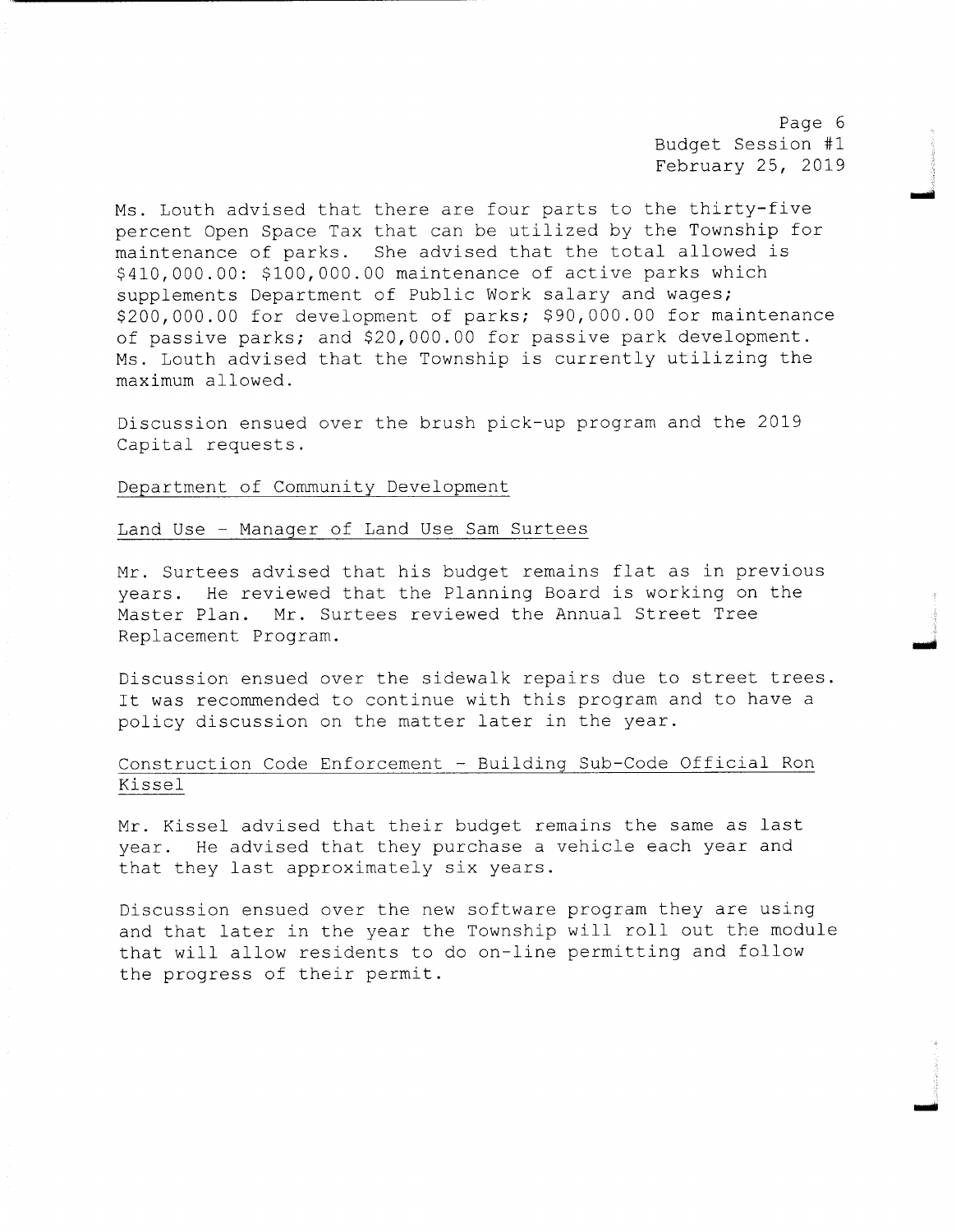Page <sup>7</sup> Budget Session #1 February 25, 2019

Engineering Division - Director of Community Development/ Township Engineer - Francis Guzik

ism

tom

Mr. Guzik introduced the new Assistant Township Engineer Mr. John Taylor.

Mr. Guzik reviewed the Division's accomplishments and goals and advised they have held their budget flat for 2019. He reviewed the Divisions Capital requests .

Discussion ensued over missing links in the sidewalk along Princeton-Hightstown Road in the area of Slayback Drive to Lanwin Boulevard and Rabbit Hill Road to Southfield Shopping Center.

Mr. Guzik advised that Mercer County has advised the Township that if any sidewalks are installed that all improvements to<br>these various intersections will have to be done as well. He these various intersections will have to be done as well. advised that his main priority has been the installation of sidewalks on Cranbury Road.

President Miller requested that these areas be added to the current Capital Request for sidewalk improvements .

Mr. Zhang advised that he has also received calls from residents requesting the installation of sidewalks in this area as well .

Ms . Manzari inquired how the damage to Township sidewalks that is being caused by the street tree program is going to be addressed.

Mr. Guzik advised that the Township has started <sup>a</sup> new program whereby sidewalk repair funds are in each year's Capital Request .

Mr. Dobromilsky advised that the Township has not had that many second time repairs to sidewalks and that the Township is currently planting different types of street trees over those planted by developers fifteen years ago. He reviewed the different type of trees, and how they are being planted to include root barriers .

Mr. Guzik provided a review/update on the Cranbury Road Project.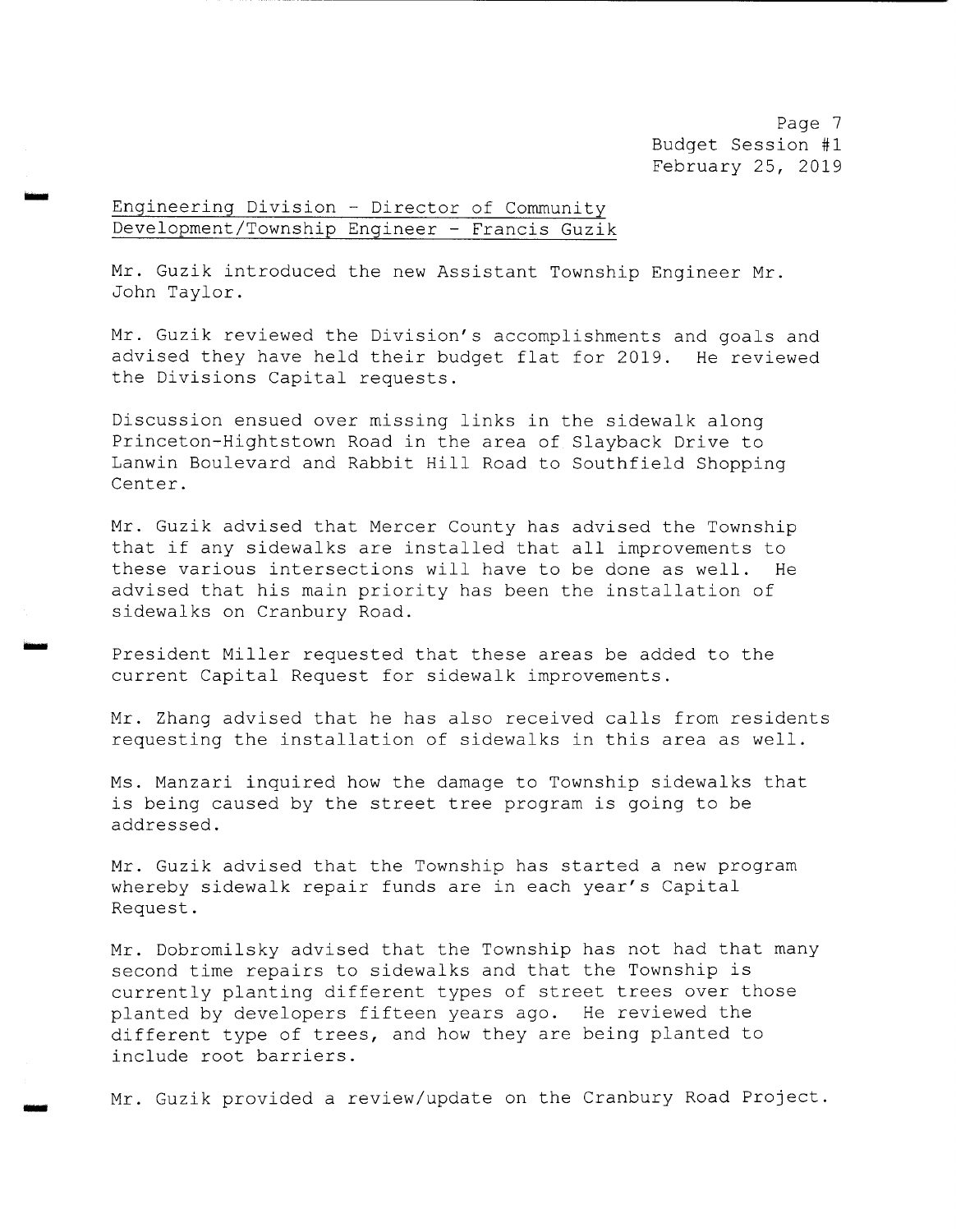Page <sup>8</sup> Budget Session #1 February 25, 2019

mid

ai

r..

Mr. Guzik addressed the Duck Pond Run Pump Sewer Interceptor Project. He advised that he hopes to have this project accomplished by the end of this year. Mr. Guzik reviewed the project details . He advised that there are no changes in the Open Space Program.

Mr. Dobromilsky reviewed the Emerald Ash Boar Tree replacement program.

#### PUBLIC COMMENT

Mr. John Church, <sup>11</sup> Princeton Place, handed out his comments and asked about the Emerald Ash Boar Tree program and how these trees are being replaced.

## CLOSED SESSION

Motion to go into closed session for the discussion of personnel : Geevers Second: Manzari RCV: aye Geevers aye Hamilton aye Manzari aye Zhang aye Miller

Ms. Huber read the closed session resolution into the record:

Whereas, N.J.S.A. 10:4-12 allows for a Public Body to go into closed session during <sup>a</sup> Public Meeting; and

Whereas, the Township Council of West Windsor Township has deemed it necessary to go into closed session to discuss certain matters which are exempted from the public; and

Whereas, the regular meeting of this Township Council will reconvene; and

Whereas, the below stated subject matter shall be made available at such time as the issues discussed therein are resolved and its disclosure would not subvert and particular exception for convening <sup>a</sup> closed session.